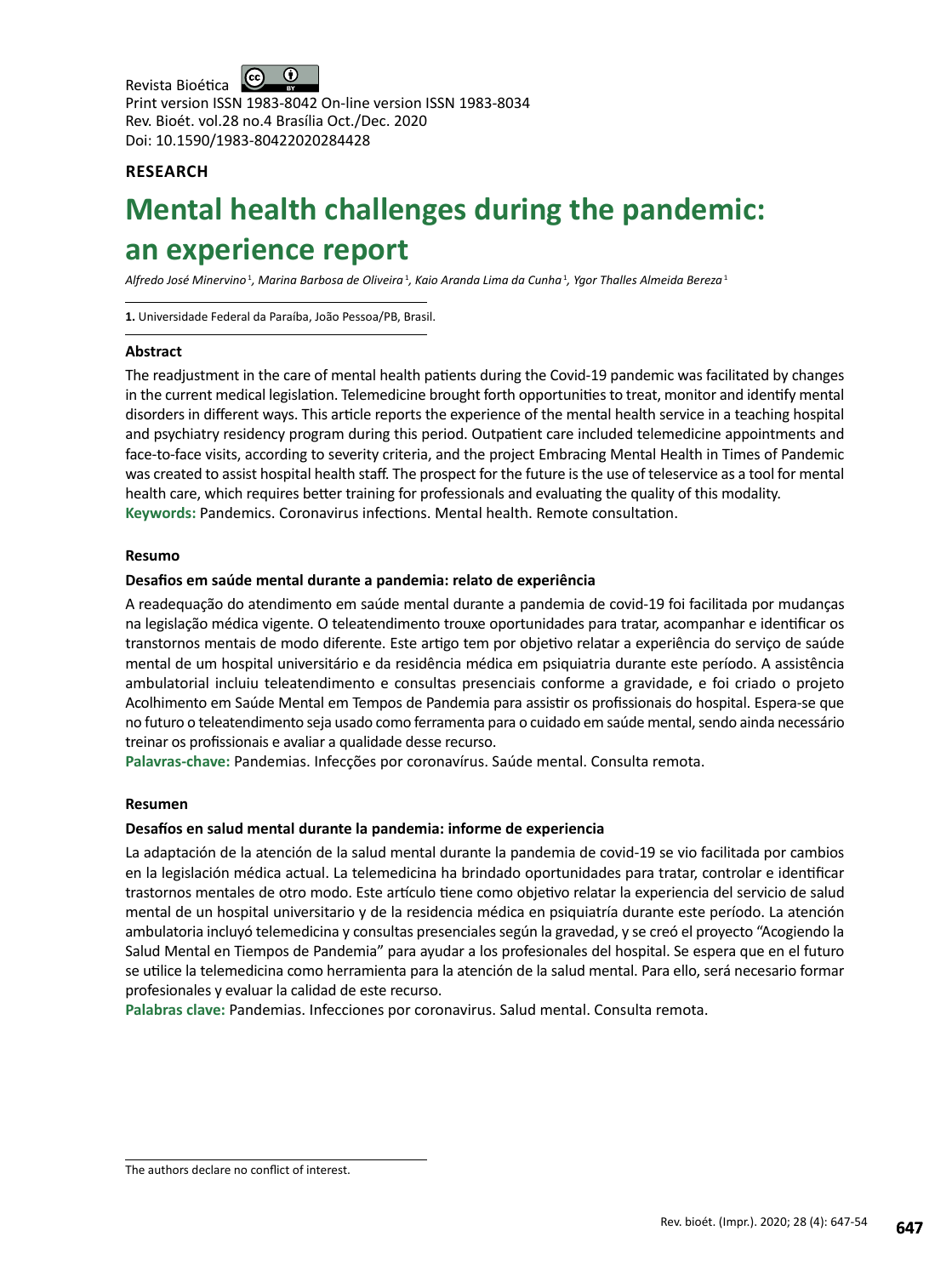### **Mental health and the Covid-19 pandemic**

Social distancing measures are crucial to reduce the speed of propagation of the new coronavirus (Covid-19). Further actions needed to achieve this include the reorganization of financial resources and redistribution of hospital beds, supplies and human resources, and health services opting to suspend elective outpatient consultations<sup>1</sup>. The unfeasibility of extinguishing this type of care led the Federal Council of Medicine in Brazil to exceptionally recognize the responsibility and ethics of the temporary use of telemedicine, with remote guidance, monitoring and inter-consultation during the pandemic<sup>2</sup>.

Important changes in Brazilian legislation have also made feasible electronic prescriptions<sup>3</sup>, home delivery of controlled drugs and the dispensing of more medicine bottles from a single prescription <sup>4</sup> . Previous experiences support the effectiveness of virtual appointments for mental issues in cases of depression<sup>5</sup>, anxiety<sup>6</sup> and post-traumatic stress disorder (PTSD)<sup>7</sup>. The use of this resource has increased worldwide, and many countries have adopted it, prioritizing people at greater risk if exposed to Covid-19<sup>8</sup>. First reports show that those who were actively seeking online support for mental health were isolated individuals<sup>9</sup>.

Countries with scarce financial resources have prioritized measures to control the transmission and to manage severe forms of the disease. However, the pandemic can deeply impact the economic, social and health promotion situation in the long term<sup>10</sup>. Psychiatric patients and vulnerable populations require qualified mental health care due to the risk of the underlying disease growing worse and the emergence of psychiatric comorbidities, such as PTSD, severe anxiety and depression, sleep disorders and suicide 11.

Social factors, such as family abandonment and poor housing, can make it difficult for patients with severe mental disorders (SMD) to adhere to social isolation measures, thus making them more vulnerable to contamination. Moreover, diseases like schizophrenia and bipolar affective disorder can be accompanied by cognitive impairments and lower education, which make the adherence to basic preventive measures, such as hygiene, more difficult<sup>12</sup>. The difficulty in monitoring and interpreting information obtained from the media can also aggravate pre-existing psychiatric conditions and hinder adherence to treatment, especially among the acutely ill.

Tobacco use can also be a risk factor for the emergence of severe forms of Covid-19 in this population. It is estimated that about 64% of schizophrenics and 44% of those affected by bipolar affective disorder smoke<sup>13</sup>. Smoking increases the risk due to greater exposure to fomites, and smokers are believed to have greater expression of the type 2 angiotensin-converting enzyme in the bronchial epithelium, which may be related to an increased risk of developing Covid-19 $14$ .

In addition to factors inherent to the patient, mental health services are also more prone to contamination because most of them are designed to prioritize social interaction. Furthermore, in general, the requirement to use personal protective equipment in these environments is rare, and their availability may be scarce and the team unable to use it properly<sup>12</sup>. Risk factors for the development of severe forms of Covid-19 infection, such as cardiovascular disease, diabetes, chronic obstructive pulmonary disease, are also more associated with SMD, whose population already has a mortality rate 3.7 times higher than the general population  $15$ .

The difficulty of access to specialized services in emergency mental health during the isolation period, the stigma experienced by those who suffer from mental disorders and the lack of training of clinical emergency services to serve this population favor the emergence of an epidemic of disorders concomitant or subsequent to that of Covid-19<sup>16</sup>. In this scenario, the Brazilian Psychiatric Association (ABP)<sup>17</sup> recommended that existing psychiatric emergency services remain open and that new locations be created to manage patients facing a crisis. The same document also stressed the need to train health teams in psychiatric emergencies, especially those who are a part of the Brazilian Mobile Emergency Care Service (Samu), having remote support from the psychiatrist as the best way to refer the patient for care<sup>17</sup>.

To avoid the spread of the disease among patients hospitalized in psychiatric beds, ABP 17 also recommended home care when possible, short hospital stay, continuous use of mask for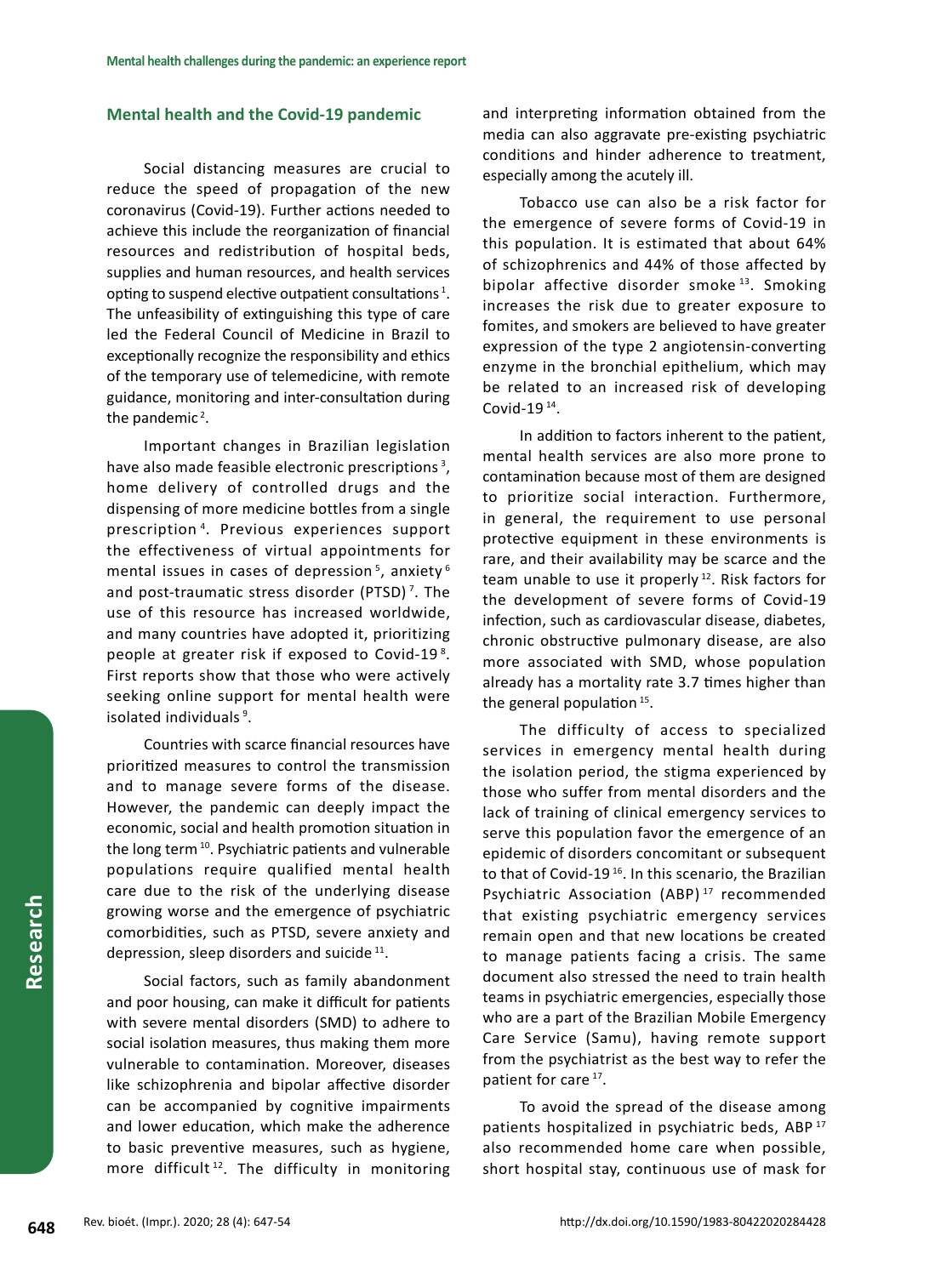symptomatic patients and reduced frequency of family visits. Psychosocial Care Centers were advised to suspend group activities and reduce the number of individual consultations to the minimum necessary for the user. Regarding child psychiatric care, the recommendations were the removal of toys, priority assessment of listening to parents before attending the child, careful cleaning of surfaces and using evaluative games to avoid close contact<sup>18</sup>.

In addition to adapting to the recommendations of the Ministry of Health, Federal Council of Medicine and ABP, the psychiatry service of the University Hospital Lauro Wanderley (SP-HULW) prioritized the adherence to telemedicine, reserving outpatient assistance in cases of patients facing SMD crisis. This same hospital also developed an action plan to guide professionals on the prevention and early treatment of mental disorders related to the pandemic.

Thus, to accurately describe the experience of this service and contribute to the area, this article reports the experience of the functioning of the mental health service of a university hospital and medical residency in psychiatry during the Covid-19 pandemic. As long as the descriptions contribute to improve the practice or are relevant to healthcare, they do not need to be successful 19.

## **Readjustment of care during the pandemic**

Several difficulties have been faced to maintain services in mental health, such as the removal of employees within a given risk group and the displacement of personnel to priority areas. To guarantee assistance, SP-HULW created emergency work fronts related to patient care in psychiatric hospitalization, inter-consultation, sheltering and special outpatient service and active search, foreseeing actions during and after the period of social isolation.

During the first phase, visits by specialists to the beds under responsibility of the medical residency of the state psychiatric hospital have been guaranteed, as well as inter-consultations to patients of other specialties admitted to the university hospital and provision of prescriptions and certificates for patients accompanied in the outpatient service. The continuous evaluation of the need for face-to-face or remote patient

care through active search of medical records and telephone contact remains, and assistance to hospital professionals within the scope of the Embracing Mental Health in Times of Pandemic project. To inform the population and improve the handling of the situation, relevant topics in mental disorders have been disseminated on social networks, promoting theoretical activities and discussions of relevant cases to instruct the team through mobile phone applications.

After the isolation period, the service will resume face-to-face care according to severity criteria, scheduling appointments with the multiprofessional team. Relevant epidemiological surveys will be performed after the pandemic period, so regular activities can continue.

## *Inpatient care: interconsultations and psychotropic drugs*

Care to patients with SMD who require hospitalizations has been a major challenge during the pandemic given the high risk of collective contamination by Covid-19 in these environments. These patients have difficulties in following guidelines for controlling dissemination in shared environments and, in some cases, performing basic hygiene measures, such as washing hands. Moreover, the recognition of clinical symptoms can be delayed by the patient's inability to recognize and report them to the health team 12. Factors inherent to psychiatric treatment, such as the use of clozapine – an atypical antipsychotic used in cases of refractory schizophrenia –, can also result in immunosuppression and increase susceptibility to serious infections<sup>20</sup>.

The medical team is now obliged to use personal protective equipment to reduce the risk of dissemination and contamination by the new coronavirus, and the number of professionals was reduced, with the adoption of tele-consultations when necessary. Observations have shown that, despite limiting the circulation of people, the restriction of access to family members makes it difficult to obtain relevant information about the patient and prepare a care plan or schedule early discharge.

At the state psychiatric hospital in which the residents of SP-HULW also work, an isolated and reserved area was created to accommodate symptomatic respiratory patients during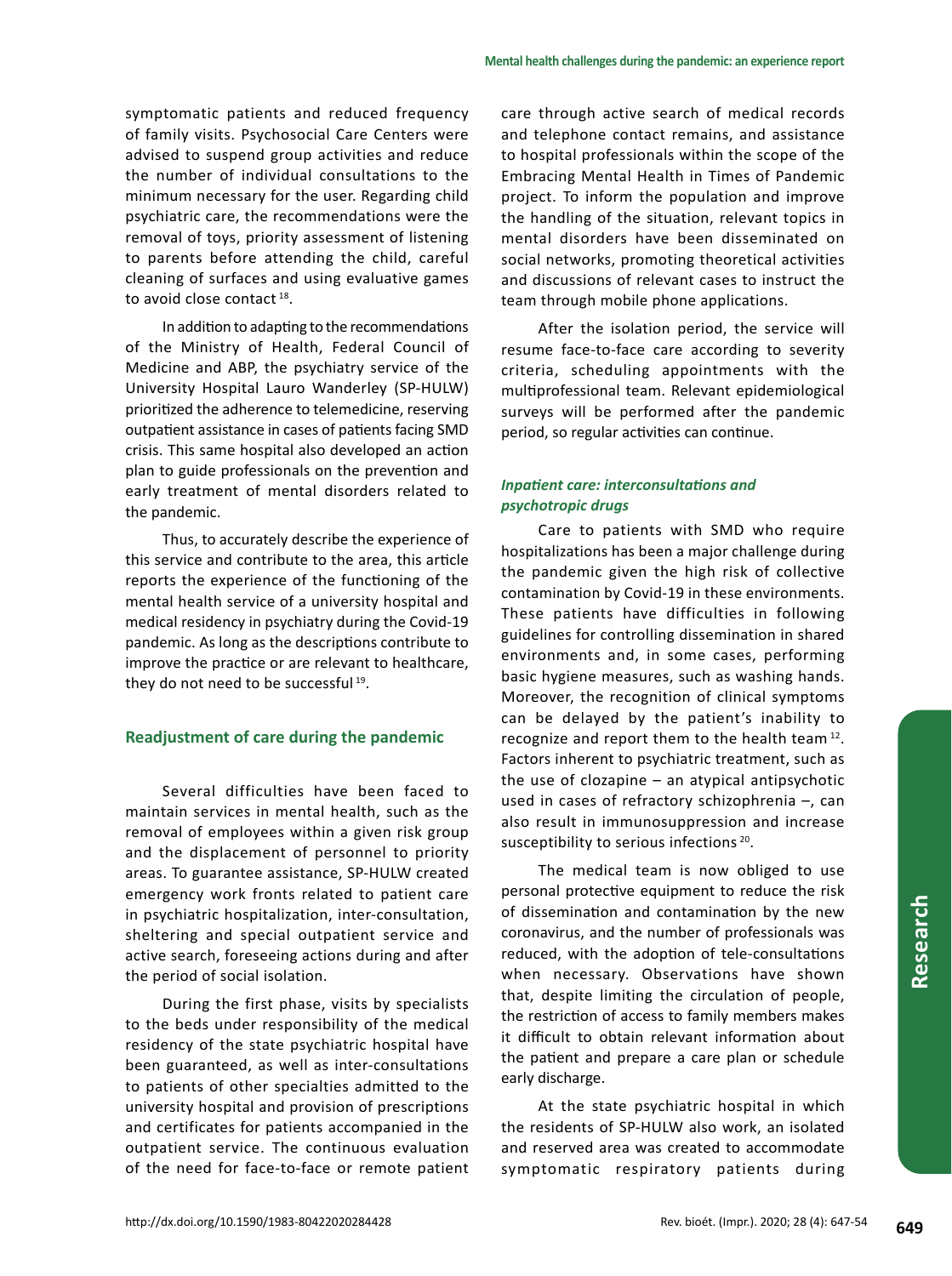hospitalization, and individuals affected by severe forms of the disease were referred to general hospitals. When in need of psychiatric assessment, hospitalized patients from other clinical specialties – with or without confirmed Covid-19 infection – were assisted via face-to-face scheduled inter-consultation.

Ill patients and relatives of those with coronavirus disease were also included in the assistance plan as a population at risk of developing mental disorders, since they suffer from uncertainty related to the prognosis and the lack of specific treatments for the disease. This group is also exposed to traumatic situations during hospitalization and are at greater risk of developing PTSD, depressive and anxious symptoms than the general population 21.

The safety for the use of psychiatric drugs in people infected with Covid-19 is yet to be established. Furthermore, although the tropism of the virus has been shown to go through the central nervous system, its long-term consequences are unknown<sup>22</sup>. The drug interaction profile has been the main guide for using these drugs in the assistance to patients with the disease.

When necessary, the following antidepressants are preferable: agomelatine, bupropion, duloxetine, fluoxetine, fluvoxamine, paroxetine and sertraline. Tricyclic antidepressants, citalopram, mirtazapine and venlafaxine should be avoided due to the risk of increasing the QT/PR interval observed on electrocardiograms 23. Regarding antipsychotics, aripiprazole and lurasidone have a lower risk of electrocardiographic changes, whereas quetiapine and pimozide are not recommended due to the higher risk of drug interactions. The use of lithium and valproate as mood stabilizers seems safe, but carbamazepine should be avoided due to the great potential for interaction with other drugs. The preferable benzodiazepine is lorazepam, when indicated  $23$ .

#### *Special outpatient care*

To facilitate user access to SP-HULW during the pandemic, telephone numbers for contacting the various medical specialties were made available and published on official social media. Consultations – face-to-face or remote, as assessed in face-to-face screening or active search – were guaranteed to patients who were regularly treated at the hospital. Outpatients who sought the hospital in person had their demands accepted and were screened by the nurse according to the risk classification for psychiatric medical conditions, based on adaptations of the Manchester protocol<sup>24</sup>.

If the patient interrupted the medication, reported side effects related to psychotropic drugs, when their demand was not covered by the protocol or in cases where the nurse observed possible psychiatric emergencies, the physicians present at the clinic had autonomy to give immediate face-toface assistance. In the impossibility of resolving the demand or in the absence of a physician at the time of request, the person responsible for the screening referred the patient to the municipal mental health emergency service through Samu.

Patients assisted in the outpatient service were contacted by telephone in active searches to evaluate symptoms, provide healthcare and screening, in a process known as telemonitoring and teleguidance. When severe decompensations were identified but did not characterize psychiatric emergencies, the patient was referred to face-to-face consultation as soon as possible, and in mild and moderate cases, to a telemedicine appointment. Patients who did not present psychiatric decompensation were referred to primary care or had the option of renewing their medical prescription with the on-duty physician.

Given the lack of specific recommendations for psychiatric telemedicine appointments, some special precautions were taken, such as the requirement for emergency contact that should be called immediately before the start of remote care. The guidelines established that telemedicine consultations needed to be carry out by professionals in the physical space of the service, in an office and registered in medical records. In cases where health professionals observed possible changes in the level of consciousness, risk of suicide or homicide, psychotic or manic symptoms during the service, the emergency contact and Samu were used for immediate referral to the emergency service (clinical or psychiatric). To standardize conducts and facilitate the decision-making process, algorithms were created (Figures 1 and 2).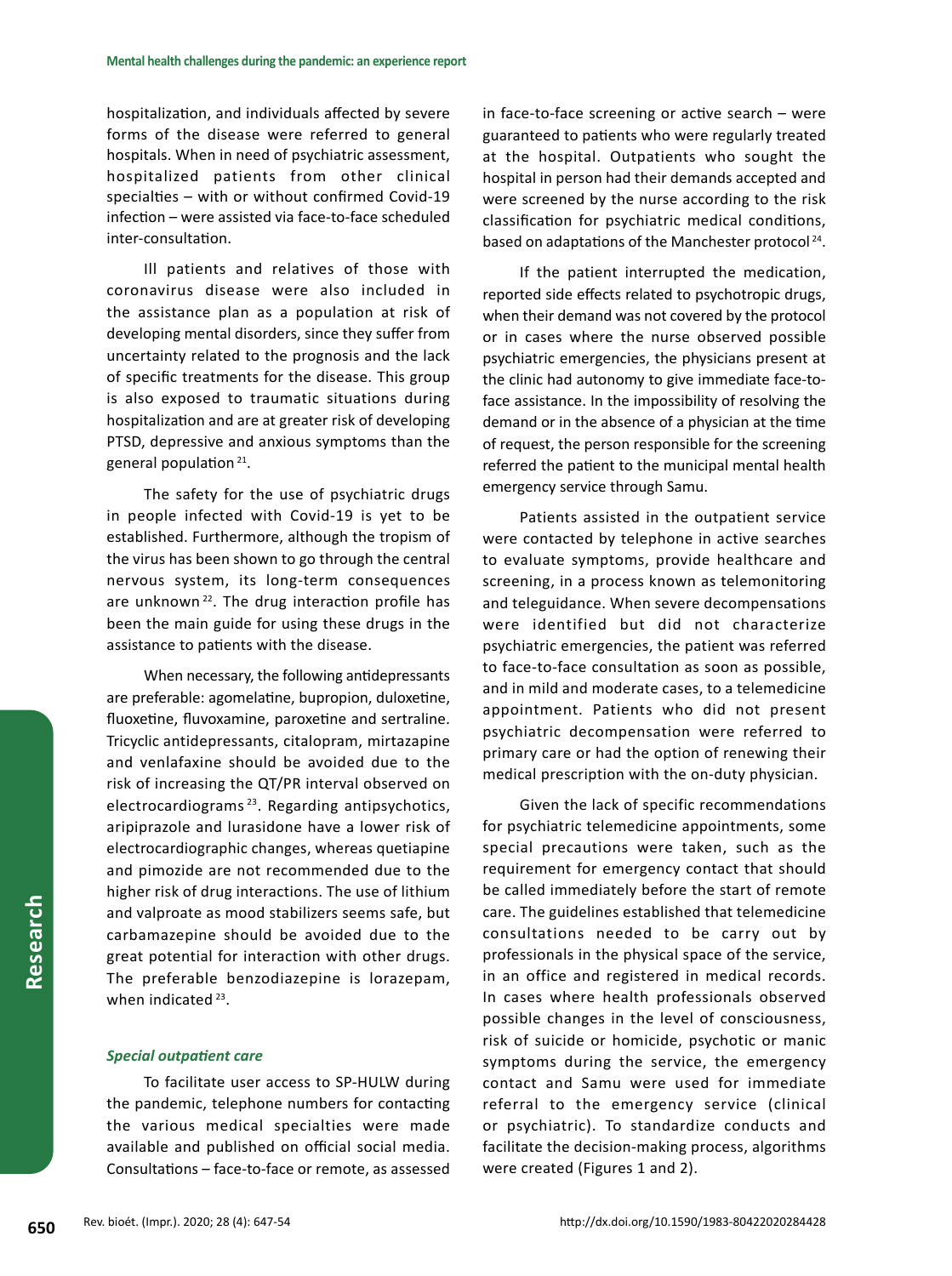



*Samu: Mobile Emergency Care Service*; *ASD: acute stress disorder*; *PTSD: post-traumatic stress disorder*

**Figure 2.** Decision-making algorithm for mood symptoms



*Caps: Psychosocial Care Center*; *Caps AD: Psychosocial Care Center for Alcohol and Drugs*; *Samu: Mobile Emergency Care Service*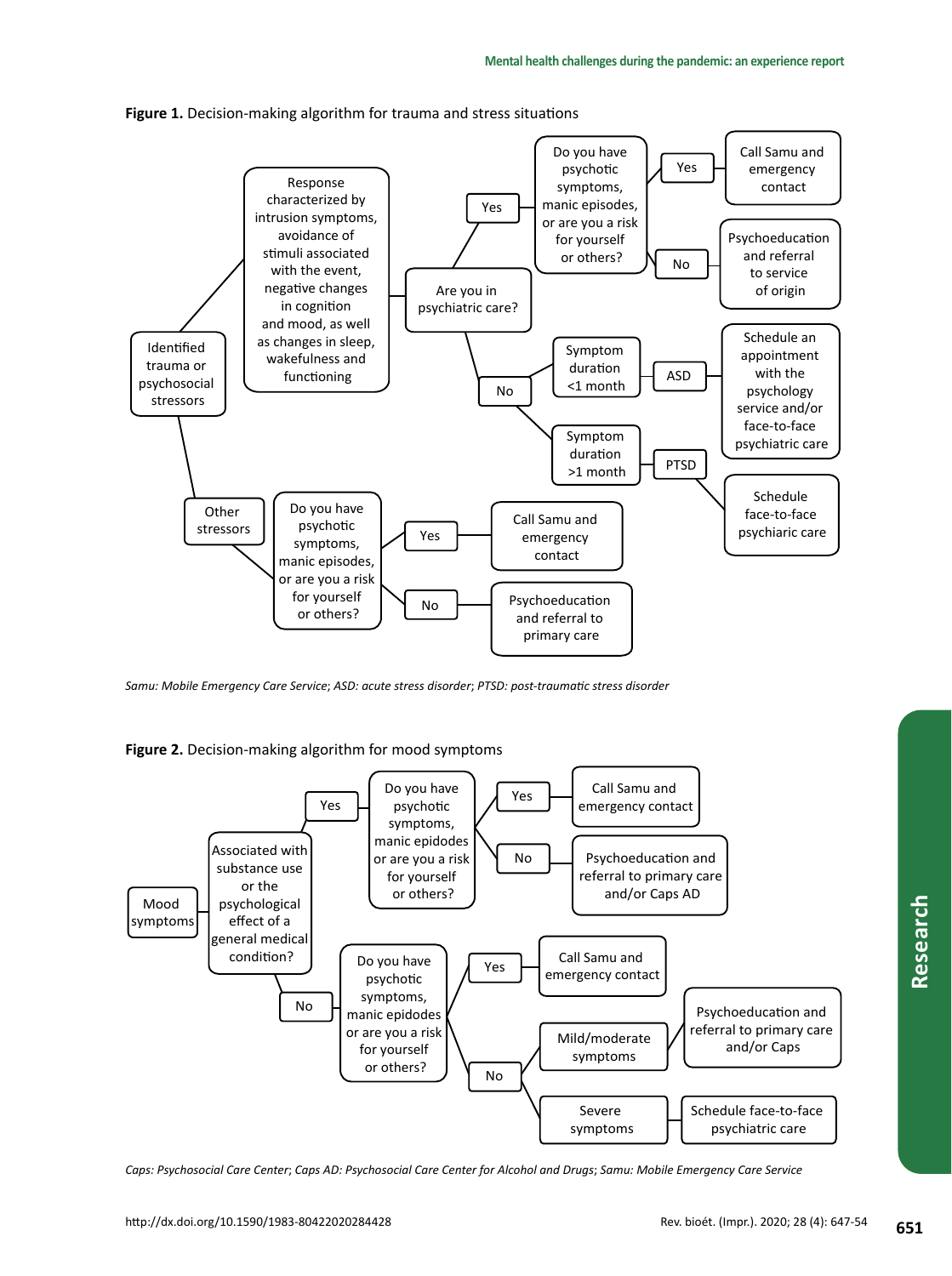The team had no difficulties in adhering to telemedicine, but some users had problems giving information, especially older patients and those with SMD due to cognitive limitations or visual and hearing impairments. Despite not having restrictions for remote assistance, some individuals may feel uncomfortable when providing information by telephone or videoconference; therefore, it is not yet known whether this is a limiting factor for symptomatologic evaluation. In the meantime, family reporting has been an indispensable resource for the effective monitoring and assertiveness in decision making.

# **Embracing mental health in times of pandemic**

Past experiences have shown that during pandemic periods health professionals are more susceptible to developing acute stress disorder, PTSD and substance use. The current pandemic has showed an increase in the incidence of mental disorders symptoms in this population, with



depression being the most incident, followed by symptoms of anxiety, insomnia and distress. The most affected among these professionals are women, physicians and nurses, especially those who work directly to combat Covid-19<sup>25</sup>. Regarding the measures to prevent mental illness, cognitive behavioral therapy has positive effect on sleep, fatigue, depression and commitment to work. Other measures have also been shown to be effective, such as techniques using mindfulness, brief intervention focused on stress and resilience training 26.

The action plan to embrace health professionals, created on an emergency basis, offered qualified listening to the professionals of the university hospital considered in this study. Interested parties requested assistance through a link made available on official social media, filled out a form with sociodemographic data and a standardized scale for stress assessment and were treated remotely within 48 hours, thus receiving PFA. The multiprofessional team screened and guided the patient based on the assessment of traumatic events and associated stressors, according to a standardized algorithm (Figure 3).



*PFA: Psychological First Aid*

The main purpose of PFA is to reduce the initial stress caused by potentially traumatic events and to provide the subject with short and long-term coping strategies<sup>27</sup>. Psychological first aid can be provided by any professional, but those with a background in mental health are more qualified. Such interventions must respond to the immediate needs of those who want to share their experiences and should not be

considered as psychotherapeutic treatment, nor should they be aimed at emotional processing<sup>27</sup>.

During screening, all professionals were embraced and received PFA. When traumatic events and psychosocial stressors were identified (associated or not with mood symptoms), an investigation was conducted on the presence and duration of intrusion symptoms, evasive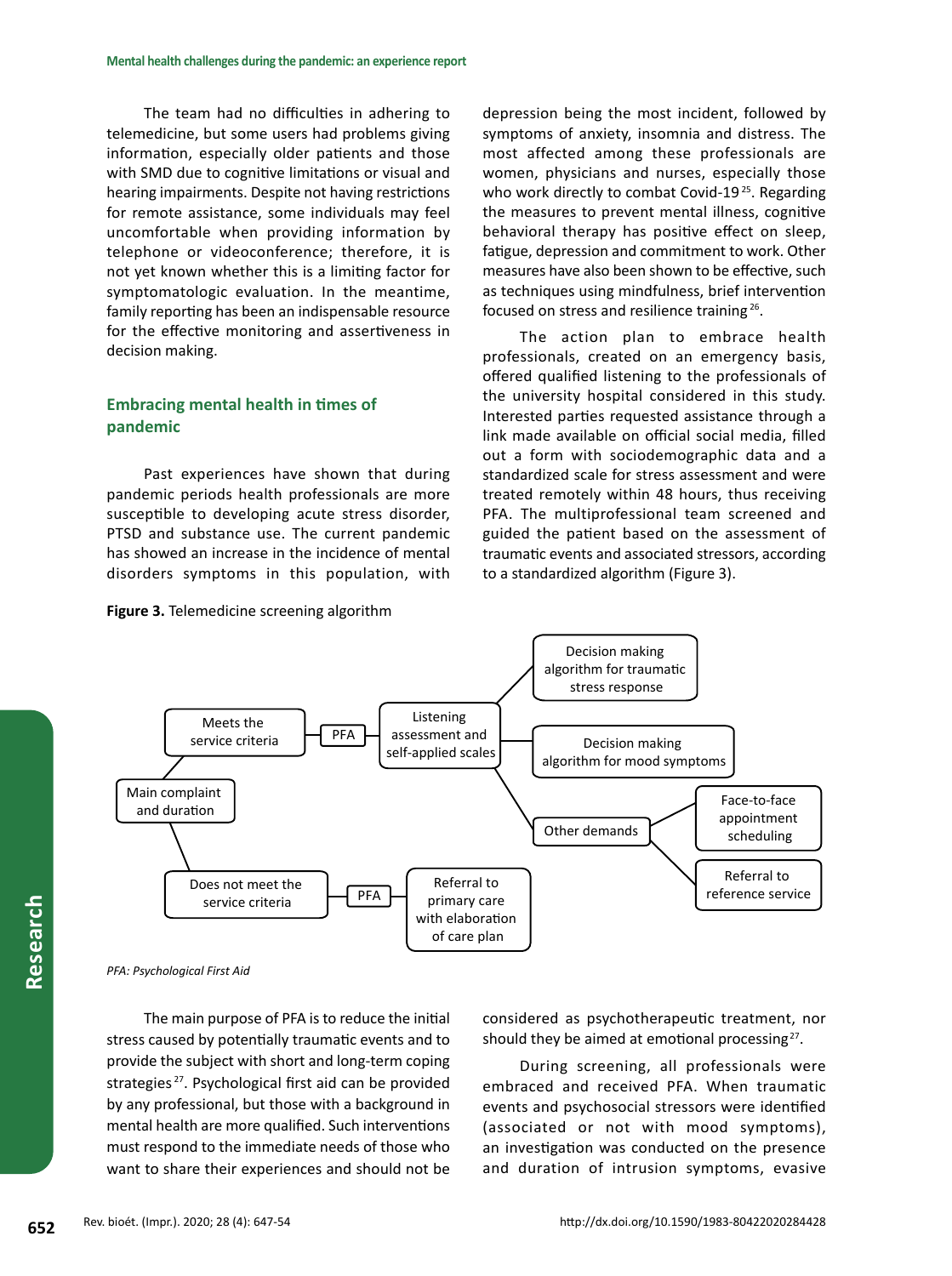behaviors related to the event, cognitive changes, mood symptoms and changes of function and of the sleep-wake cycle. When mood symptoms were identified in the absence of a traumatic event*,*  the professional was directed to healthcare according to severity. The use of psychoactive substances, suicide risk or associated clinical conditions were the main aspects investigated.

#### **Perspectives for the future**

Although widely used during the pandemic, telemedicine as a mental health resource must be validated, also defining the profile of a patient that can receive it according to the degree of the disease and their access and ability to handle the technologies available. Instruments and scales must be created and validated to improve virtual evaluation, but training professionals to optimize this resource is even more important.

Given the economic consequences of the pandemic, it is estimated that unemployment rates will grow worldwide<sup>28,29</sup>, consequently increasing the number of suicides and the appearance or worsening of mental disorders 29,30. It is thus essential that mental health services and authorities are mobilized to formulate effective preventive measures. After the pandemic, and having overcome the challenges brought by it, the service will certainly have been improved, counting on professionals more aware of their responsibilities to understand, identify and treat health issues. From a social point of view, we will become better in forming support networks and understanding each other in their reactions, limitations and *status quo*.

### **References**

- 1. Folha informativa covid-19: escritório da Opas e da OMS no Brasil. Organização Pan-Americana da Saúde [Internet]. 2020 [acesso 9 jun 2020]. Disponível: https://bit.ly/2UAed9u
- 2. Conselho Federal de Medicina. Ofício CFM nº 1.756/2020 Cojur [Internet]. 19 mar 2020 [acesso 9 jun 2020]. Disponível: https://bit.ly/3kJJ3aE
- 3. Brasil. Ministério da Saúde. Portaria nº 467, de 20 de março de 2020. Dispõe, em caráter excepcional e temporário, sobre as ações de telemedicina, com o objetivo de regulamentar e operacionalizar as medidas de enfrentamento da emergência de saúde pública de importância internacional previstas no art. 3º da Lei nº 13.979, de 6 de fevereiro de 2020, decorrente da epidemia de covid-19. Diário Oficial da União [Internet]. Brasília, nº 56-B, p. 1, 23 mar 2020 [acesso 9 jun 2020]. Seção 1 extra. Disponível: https://bit.ly/32QleaY
- 4. Agência Nacional de Vigilância Sanitária. Resolução da Diretoria Colegiada nº 357, de 24 de março de 2020. Estende, temporariamente, as quantidades máximas de medicamentos sujeitos a controle especial permitidas em Notificações de Receita e Receitas de Controle Especial e permite, temporariamente, a entrega remota definida por programa público específico e a entrega em domicílio de medicamentos sujeitos a controle especial, em virtude da emergência de saúde pública de importância internacional (Espii) relacionada ao novo coronavírus (Sars-CoV-2). Diário Oficial da União [Internet]. Brasília, nº 57-C, p. 2, 24 mar 2020 [acesso 9 jun 2020]. Seção 1 extra. Disponível: https://bit.ly/3kCzkCP
- 5. García-Lizana F, Muñoz-Mayorga I. Telemedicine for depression: a systematic review. Perspect Psychiatr Care [Internet]. 2010 [acesso 9 jun 2020];46(2):119-26. DOI: 10.1111/j.1744-6163.2010.00247.x
- 6. Rees CS, Maclaine E. A systematic review of videoconference-delivered psychological treatment for anxiety disorders. Aust Psychol [Internet]. 2015 [acesso 9 jun 2020];50(4):259-64. DOI: 10.1111/ ap.12122
- 7. Turgoose D, Ashwick R, Murphy D. Systematic review of lessons learned from delivering teletherapy to veterans with post-traumatic stress disorder. J Telemed Telecare [Internet]. 2018 [acesso 9 jun 2020];24(9):575-85. DOI: 10.1177/1357633X17730443
- 8. Liu S, Yang L, Zhang C, Xiang Y-T, Liu Z, Hu S, Zhang B. Online mental health services in China during the covid-19 outbreak. Lancet Psychiatry [Internet]. 2020 [acesso 9 jun 2020];7(4):e17-8. DOI: 10.1016/S2215-0366(20)30077-8
- 9. O'Brien M, McNicholas F. The use of telepsychiatry during covid-19 and beyond. Ir J Psychol Med [Internet]. 2020 [acesso 9 jun 2020]:1-6. DOI: 10.1017/ipm.2020.54
- 10. Shuja KH, Aqeel M, Jaffar A, Ahmed A. Covid-19 pandemic and impending global mental health implications. Psychiatr Danub [Internet]. 2020 [acesso 9 jun 2020];32(1):32‐5. DOI: 10.24869/ psyd.2020.32
- 11. Huremović D, editor. Psychiatry of pandemics: a mental health response to infection outbreak. Cham: Springer Nature; 2019.
- 12. Shinn AK, Viron M. Perspectives on the covid-19 pandemic and individuals with serious mental illness. J Clin Psychiatry [Internet]. 2020 [acesso 9 jun 2020];81(3):20com13412. DOI: 10.4088/JCP.20com13412
- 13. Dickerson F, Stallings CR, Origoni AE, Vaughan C, Khushalani S, Schroeder J, Yolken RH. Cigarette smoking among persons with schizophrenia or bipolar disorder in routine clinical settings, 1999-2011. Psychiatr Serv [Internet]. 2013 [acesso 9 jun 2020];64(1):44-50. DOI: 10.1176/appi.ps.201200143